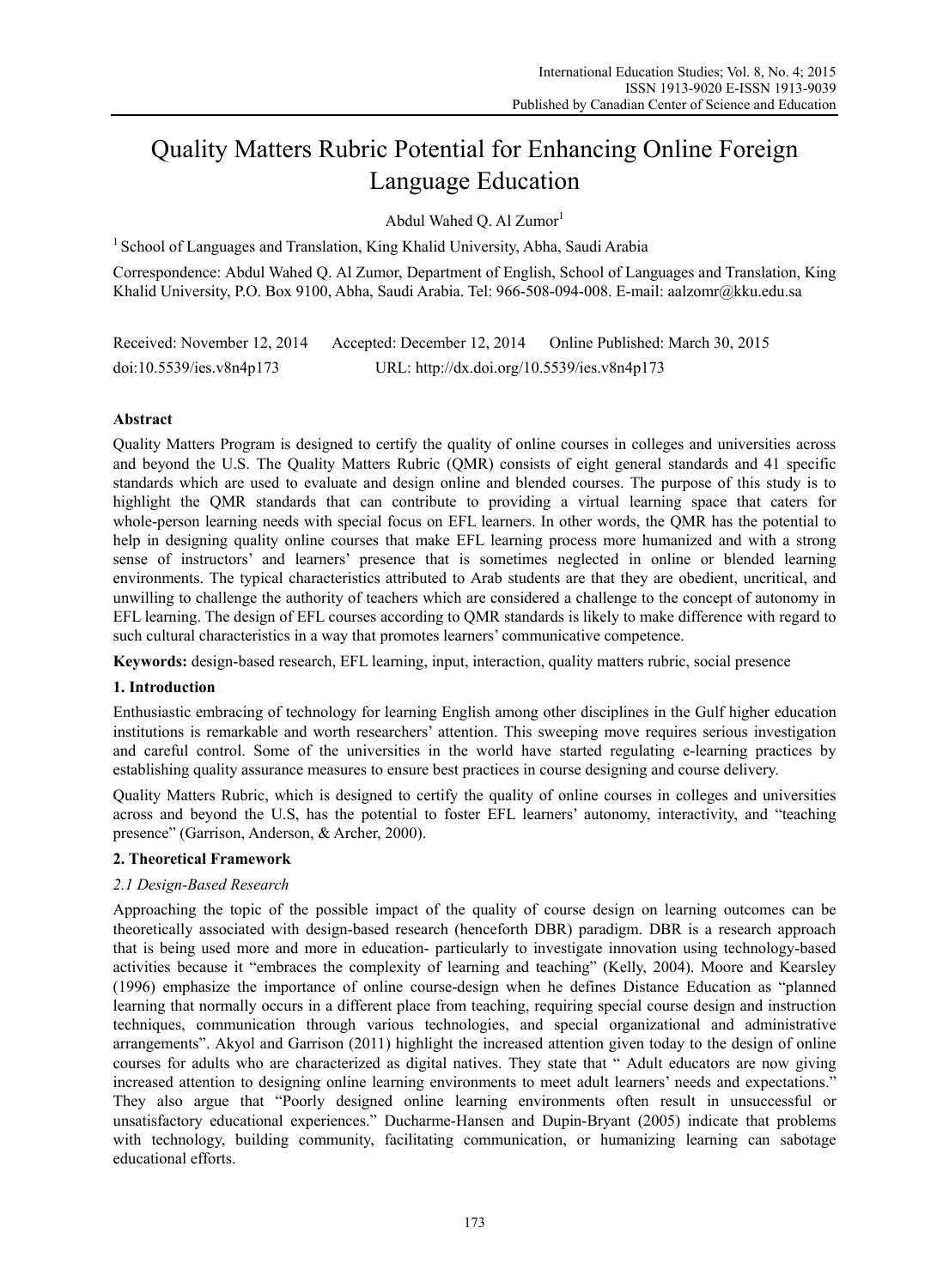## *2.2 Constructivist Learning Environments (CLEs) and Technology*

The transition from traditional western theories to modern adult learning approaches indicates the shift from seeing learning as an individual activity to a more collaborative activity. Educators began to emphasize constructivist approaches and community building for more effective adult learning environments (Akyol & Garrison, 2011).

CLEs are often defined as technology-based spaces in which students "explore, experiment, construct, converse, and reflect on what they are doing so that they learn from their experiences" (Jonassen, Peck, & Wilson, 1999). CLEs have numerous advantages such as: more student-centered, collaborative learning, engaging and reflective. These advantages, however, do not happen spontaneously unless the learning environments are thoughtfully designed.

## *2.3 Humanizing EFL Online Course Design*

When learning is moved to an online environment (be it fully or partially online), students report that they feel isolated, disconnected and alone in their learning experience which may decrease motivation and increase attrition (Bolliger & Inan, 2012). Therefore, when learning occurs entirely (or partially) through computer-mediated instruction, an important part of the instructor's role is ensuring the learning environment is "people focused" or humanized (Ducharme-Hansen & Dupin-Bryant, 2005). In such environment, the challenge in designing online courses is for faculty members to establish their teaching presence by humanizing the online classroom experience for their students (Jones, M. Kolloff, & F. Kollof, 2008).

Humanizing an online learning environment particularly the foreign language environments is crucial for learning to take place successfully. Language, to some researchers, is defined primarily as a system of communication. It develops through interaction in social contexts with their instructors and with other students. When students relate to an online instructor as more than a subject-matter expert and begin to conceive of themselves as part of a larger community, they are more likely to be motivated, be satisfied with their learning, and succeed in achieving the course objectives (Picciano, 2002; Rovai & Barnum, 2003; Richardson & Swan, 2003).

Humanizing online course design requires maintaining both instructor presence and social presence. Instructor presence requires frequent, regular, and meaningful contact between the instructor and students. Social presence requires regular, meaningful interactions between students that foster the sense that individuals are real people and are part of a group or community.

#### *2.4 Social Presence*

Wegerif (1998) indicate that learners who do not feel part of a community "are on their own, likely to be anxious, defensive and unwilling to take the risk involved in learning" (p.48). Feeling a member of a community of inquiry is sometimes referred to as social presence. Short et al. (1976) describe social presence in technology based communication as a construct comprised of two concepts: intimacy (Argyle & Dean, 1965) and immediacy (Mehrabian & Wiener, 1966). It is the degree of person-to-person awareness, which occurs in a mediated environment. A lack of social presence may lead to a high level of frustration, a critical attitude towards the instructor's effectiveness, and a lower level of affective learning. Social presence means thought, emotion and behavior work together in our real-world experiences. The initial step for creating social presence in an online environment is to design online courses that provide a satisfying and effective learning environment.

#### **3. Quality Matters Rubric**

Quality Matters is a faculty-centered peer-review process designed to ensure quality in online and blended courses which is centered on a rubric developed by faculty from the University of Maryland under the FEBSI project. The rubric is based on the principles of instructional designing and is currently organized around eight general standards, namely course overview and introduction, learning objectives (competencies), assessment and measurement, instructional materials, learner interaction and engagement, course technology, learner support, and accessibility. The  $5<sup>th</sup>$  version of the Rubric comprises 43 specific standards within these eight general standards. The 43 specific standards are rated with 1, 2 or 3 points. There are 21 essential standards with a rating of 3 points and a course must meet all of these standards plus attaining a minimum score of 81 of 95 total points to meet the QM level of course design acceptance. Twelve of the standards are very important and with a rating of 2 points and eight are important with a rating of 1 point (MarylandOnline, 2013).

The Rubric is well-supported by research, comprehensive, and routinely updated. The latest version is the fifth edition of 2014 which is itself being modified based on research findings and best practices. The Rubric Standards are supported by annotations that contain explanations and examples (MarylandOnline, 2013). The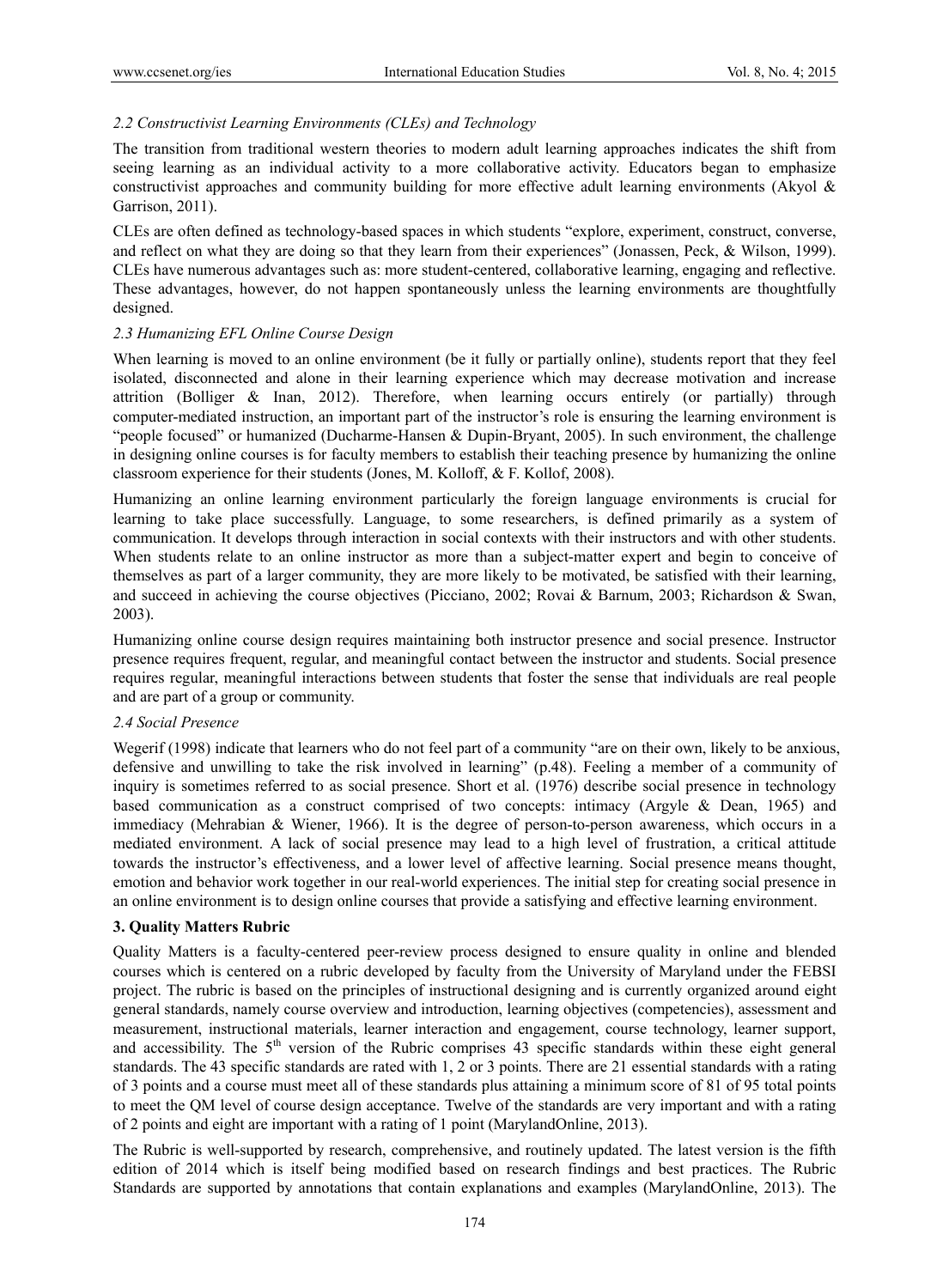QM Rubric gives special focus on the concept of "alignment" of the second, third, fourth, fifth and sixth standards. These critical course elements should work together to ensure that students achieve the desired learning outcomes.

Although little research to date has explored links between QM and learning outcomes, preliminary research (Legon, Runyon, & Aman, 2007) found higher grades and greater student interaction with course materials after redesign of a large enrollment undergraduate course. In another study by Swan et al. (2008) it is indicated that "Student performance may have improved because the QM revision led instructors to focus on objectives and the mapping of objectives to outcomes, and that such focus translated into their activity in the course" .

#### **4. Quality Matters Rubric Analysis: Potential Contribution to Learning English as a Foreign Language**

This section deals with the main focus of the study. Based on a deep look at the specific standards under the eight general ones, the researcher attempts to highlight the potential of QM Rubric to support the EFL learning environment. It has been observed that certain sub-standards can contribute tremendously to the creation of a constructive and interactive environment for learning English or any other foreign language. The discussion below presents the QM Rubric in its 2011-2013 version with special focus on the specific standards that are likely to help EFL learners and teachers.

#### *4.1 General Standard 1*

Under this general standard there is specific standard (1.3) which states that "Etiquette expectations (sometimes called "netiquette") for online discussions, email, and other forms of communication are stated clearly." The illustrations given in the annotations under this standard include the following:

1) *Rules of conduct* for participating in *the discussion board*

2) *Rules of conduct* for *email content*

3) *"Speaking style" requirements* (e.g., use of correct English required as opposed to popular abbreviations used online).

#### 4) *Spelling and grammar* expectations, if any

5) Expectations for the *tone and civilityused in communicating* with fellow students and the faculty member, whether the communication be via electronic means or telephone or face-to-face

For any online or hybrid course design to meet QM requirements it has to take these annotations into consideration. Once these linguistic instructions are made clear to learners as compulsory, refined language production, whether in the discussion board or email communication, will occur. The use of proper style, correct spelling and grammar and maintaining the proper tone and civility in communication can contribute to enhancing the quality of EFL learners' communicative competence. Categorized as a very important standard in the Rubric, it is expected that instructors will work hard with their students to meet this linguistic requirement. Learners' pragma-linguistic and socio-pragmatic competences are likely to improve. They will be busy producing real and authentic language when they communicate with their instructors or peers adhering to the social rules and the proper style. Such an advantage is almost lacking in an EFL environment where the learners are normally exposed to limited quantity of L2 authentic input.

The specific standards (1.7 and 1.8) which respectively state as "The self-introduction by the instructor is appropriate and available online" and "Students are asked to introduce themselves to the class" both contribute to creating social presence in the learning environment and to maximizing opportunities for natural input and output. According to this standard's annotations "the initial introduction (by the teacher) creates a sense of connection" and "the students' introduction helps to create a supportive learning environment and a sense of community". Barab et al. (2003) encouraged members of their Inquiry Learning Forum online community to create member profiles so that they could learn more about one another. Such practice enhances social presence and provides better opportunities for online communication.

#### *4.2 General Standard 2*

One of the essential specific standards, namely (2.3) has linguistic significance and can be associated with Krashen's (1985) Comprehensible Input necessary for language acquisition. This standard reads as "All learning objectives are stated clearly and written from the students' perspective." According to the annotations explaining this essential specific standard, learning objectives should be "written in a way that allows students to *easily grasp their meaning* and the learning outcomes expected of students. The use of educational *jargon*, *confusing terms*, *unnecessarily complex language*, and *puzzling syntax* is avoided." To avoid such expected linguistic problems the fifth edition of QM Rubric focuses on writing learning objectives as competencies.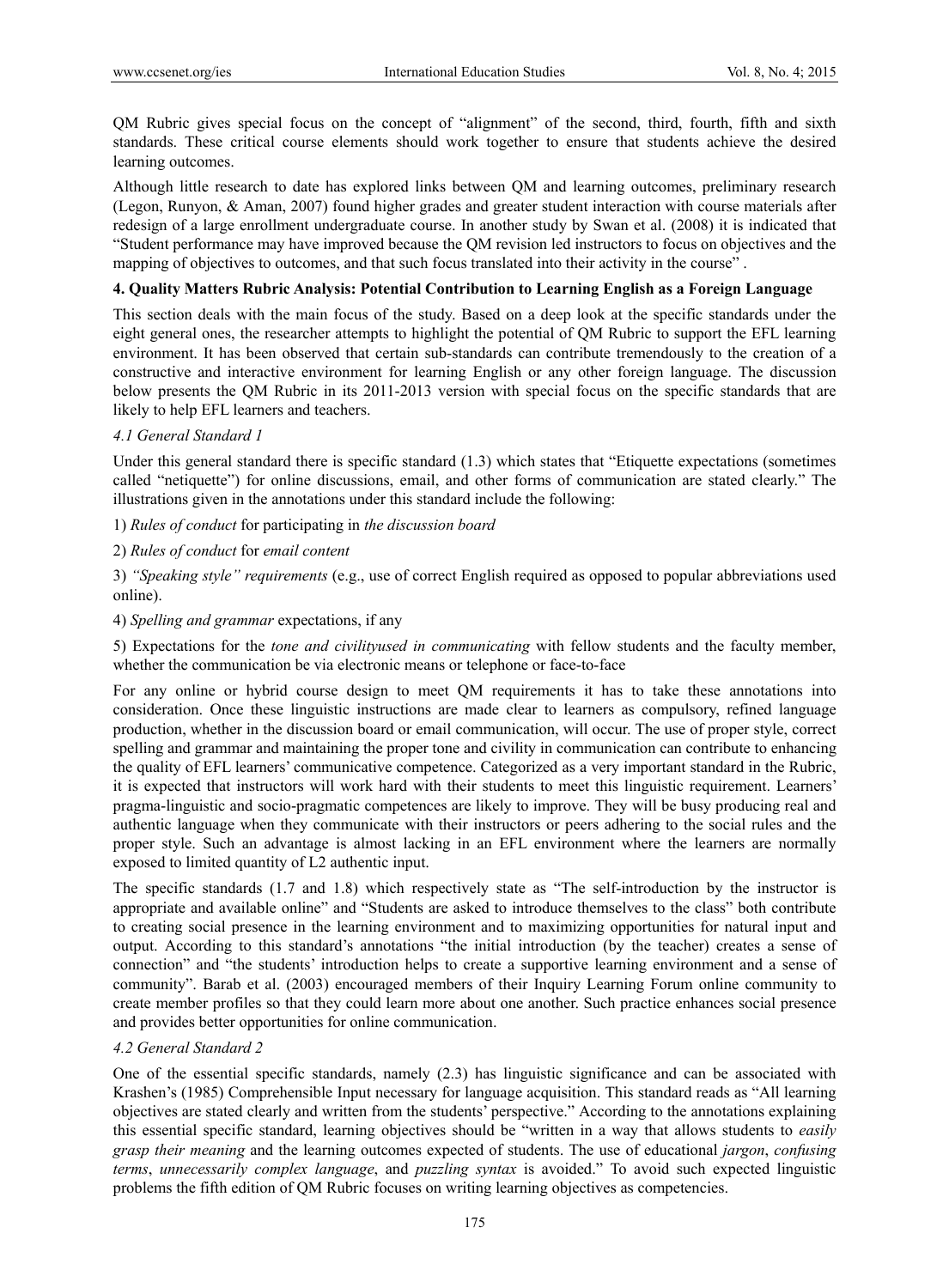## *4.3 General Standard 3*

The "very important" specific standard 3.5 emphasizes the importance of "timely feedback to students". Students, particularly language students, learn more effectively if they receive *frequent*, *meaningful*, and *timely feedback*. This feedback may come from the instructor directly or even from other students. Feedback means communication and comprehension. Saville-Troike (2012) argues that feedback is a type of interaction which can enhance second language acquisition from instructors which makes learners aware that their usage is not acceptable in some way, and which provides a model for "correctness". She further adds "…corrective feedback is common in l2 and may indeed be necessary for most learners to ultimately reach native-like levels of proficiency when that is the desired goal" p.110)

## *4.4 General Standard 5*

The "essential" specific standard 5.2 highlights the concept of interaction and its role in online learning. It states that "Learning activities foster instructor-student, content-student, and if appropriate to the course, student-student interaction." Meeting this quality standard will definitely support EFL learners outside the classroom. One of the main reasons behind slow development of a foreign language is the lack of opportunities for interaction and practice outside the classroom. Designing online courses with guidance from QM Rubric will compensate this gap. Such course designing has to meet the essential standards in order to be recognized by Quality Matters.

Interaction is considered as the genesis of language. According to the socio-cultural approach (Vygotsky, 1962, 1978) interaction not only facilitates language learning but is a causative force in acquisition; further, all of learning is seen as essentially a social process which is grounded in socio-cultural settings. The essential role of interaction in language acquisition shows how significant is substandard 5.2 which must be met if the course is to be recognized when submitted for review by QM experts.

EFL instructors in EFL contexts have expressed their concern about their students' reluctance to participate in English inside and outside the classroom, (Al Zubeiry, 2012; Hamouda, 2013). Online course design based on QM Rubric can contribute to solving this problem since "interaction opportunities" are a prerequisite for the recognition of such courses. The online presentation of the content can encourage reluctant and shy students to participate more comfortably. Moreover, online interaction makes them more autonomous, less isolated and connects them with fellow students and with their instructor. It makes them more inclined to share thoughts with their peers.

#### *4.5 General Standard 8*

This general standard contains a "very important" specific standard (8.2) which, if met, in a language online course design will enhance the EFL learning environment and make the content more authentic. This specific standard states that "The course contains equivalent alternatives to auditory and visual content." These alternatives are important for authentic language. They vary the content mode. A dialogue, for example, can be written, auditory or a video. This feature of an online course design helps in EFL learners' exposure to real and immediate input. Such variation in L2 input was difficult to get before introducing technology in language teaching and learning. Quality Matters Rubric considers it "very important" to design an online course with equivalent textual representations of images, audio, animations, and videos. Such design creates an environment conducive to better English language learning. The examples below from the Rubric annotations illustrate how the existence of such alternatives can be very useful to learners with certain disabilities.

1) An audio lecture has a text transcript available.

2) A video clip, image, or animation is accompanied by a text transcript.

3) Text provides an alternative to non-text content in web pages. It is especially helpful for people who are blind and rely on a screen reader to have the content of the website read to them.

4) Videos and live audio have captions and a transcript. With archived audio, a transcription may be sufficient.

Technology makes learning and more autonomous and possible for all. Quality Matters course designing regulates this possibility.

## **5. Conclusion**

In response to the interests of the digital natives generation, design-based research has been busy attempting to meet this generations' learning requirements. Technology-based spaces have been created to contribute to meeting these interests. However, the challenge that emerged with these new environments is maintaining the humanized nature of traditional learning environments especially in foreign language teaching where social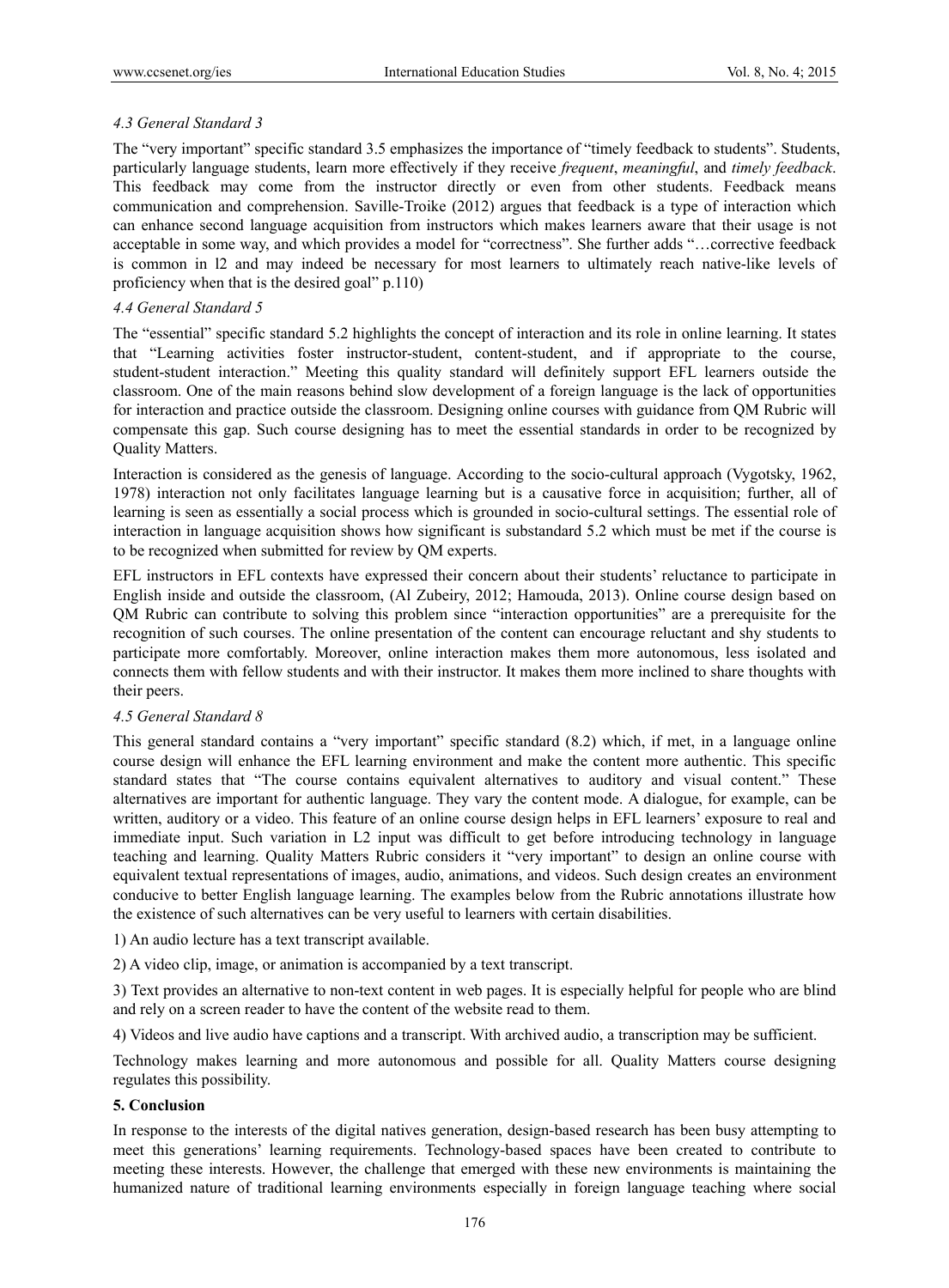presence is vital for language acquisition.

Quality Matters Rubric with its general standards, specific standards and annotations has been observed to have the potential to play a vital role in learning English or any other foreign language provided that the language courses stick to the design as suggested by the Rubric. A deep look at the standards has resulted in a great potential of some specific standards to foster and enhance foreign language learning. The analysis of these standards has indicated a strong match between the QM Rubric and the theories of language learning. It has been noticed that some essential and very important standards consider communicative competence, feedback, comprehensible input, multi-dimensional interaction and various modes of content presentation prerequisites for the recognition and accreditation of an online or blended course quality. Being an institutionalized peer-review and faculty-centered process QM course design is likely to yield fruitful results in the field of foreign language in general and EFL in particular.

#### **References**

- Akyol, Z., & Garrison, D. R. (2011). Understanding cognitive presence in an online and blended community of inquiry: Assessing outcomes and processes for deep approaches to learning. *British Journal of Educational Technology, 42*(2), 233-250. http://dx.doi.org/10.1111/j.1467-8535.2009.01029.x
- Al-Zubeiry, H. (2012). The Socio-psychological Orientations of Saudi Learners of English as a Foreign Language. *Umm Al-Qura University Journal & of languages & literature, 8*, 11-52.
- Argyle, M., & Dean, J. (1965). Eye-contact, distance and affiliation. *Sociometry, 28*, 289-304. http://dx.doi.org/10.2307/2786027
- Barab, S. A., MaKinster, J. G., & Scheckler, R. (2003). Designing system dualities: Characterizing a web-supported professional development community. *The Information Society, 19*, 237-256. http://dx.doi.org/10.1080/01972240309466
- Bolliger, D., & Inan, F. (2012). Development and Validation of the Online Student Connectedness Survey (OSCS). *The International Review of Research in Open and Distance Learning, 13*(3), 41-65. Retrieved from http://www.irrodl.org/index.php/irrodl/article/view/1171/2206
- DuCharme-Hansen, B. A., & Dupin-Bryant, P. A. (2005). Distance Education Plans: Course Planning for Online Adult Learners. *TechTrends, 49*(2), 31-39. http://dx.doi.org/10.1007/BF02773969
- Garrison, D., Anderson, T., & Archer, W. (2000). Critical inquiry in a text-based environment: Computer conferencing in higher education. *The Internet and Higher Education, 2*, 87-105. http://dx.doi.org/10.1016/S1096-7516(00)00016-6
- Hamouda, A. (2013). An Exploration of causes of Saudi Student' reluctance to participate in the English Language Classroom. *Intentional Journal of English Language Education, 1*(1), 17-34. http://dx.doi.org/10.5296/ijele.v1i1.2652
- Jonassen et al. (1999). Designing constructivist learning environments. In C. M. Reigeluth (Ed.), *Instructional design theories and models: A new paradigm of instructional theory* (Vol. II, pp. 215-239). New Jersey: Lawrence Erlbaum Associates.
- Jones, P., Kolloff, M., & Kolloff, F. (2008). Students' Perspectives on Humanizing and Establishing Teacher Presence in an Online Course. In K. McFerrin et al. (Eds.), *Proceedings of Society for Information Technology and Teacher Education International Conference 2008* (pp. 460-465). Chesapeake, VA: AACE.
- Kelly, A. E. (2004). Design Research in Education: Yes, but is it Methodological? *Journal of the Learning Sciences, 1*3(1), 115-128. http://dx.doi.org/10.1207/s15327809jls1301\_6
- Krashen, S. (1985). *The Input Hypothesis: Issues and Implications*. New York: Longman.
- Legon, R., Runyon, J., & Aman, R. (2007, October). *The impact of "Quality Matters" standards on courses: Research opportunities and results*. Paper presented at the13th International Sloan-C Conference on Online Learning, Orlando, FL.
- MarylandOnline. (2013). *Quality Matters overview*. Retrieved from https://www.qualitymatters.org/applyingrubric-15/download/QM\_Overview\_for%20Current%20Subscribers\_AE2013.pdf
- Mehrabian, A., & Wiener, M. (1966). Non-immediacy between communicator and object of communication in a verbal message: Application to the inference of attitudes. *Journal of Consulting Psychology, 30*, 420-425. http://dx.doi.org/10.1037/h0023813